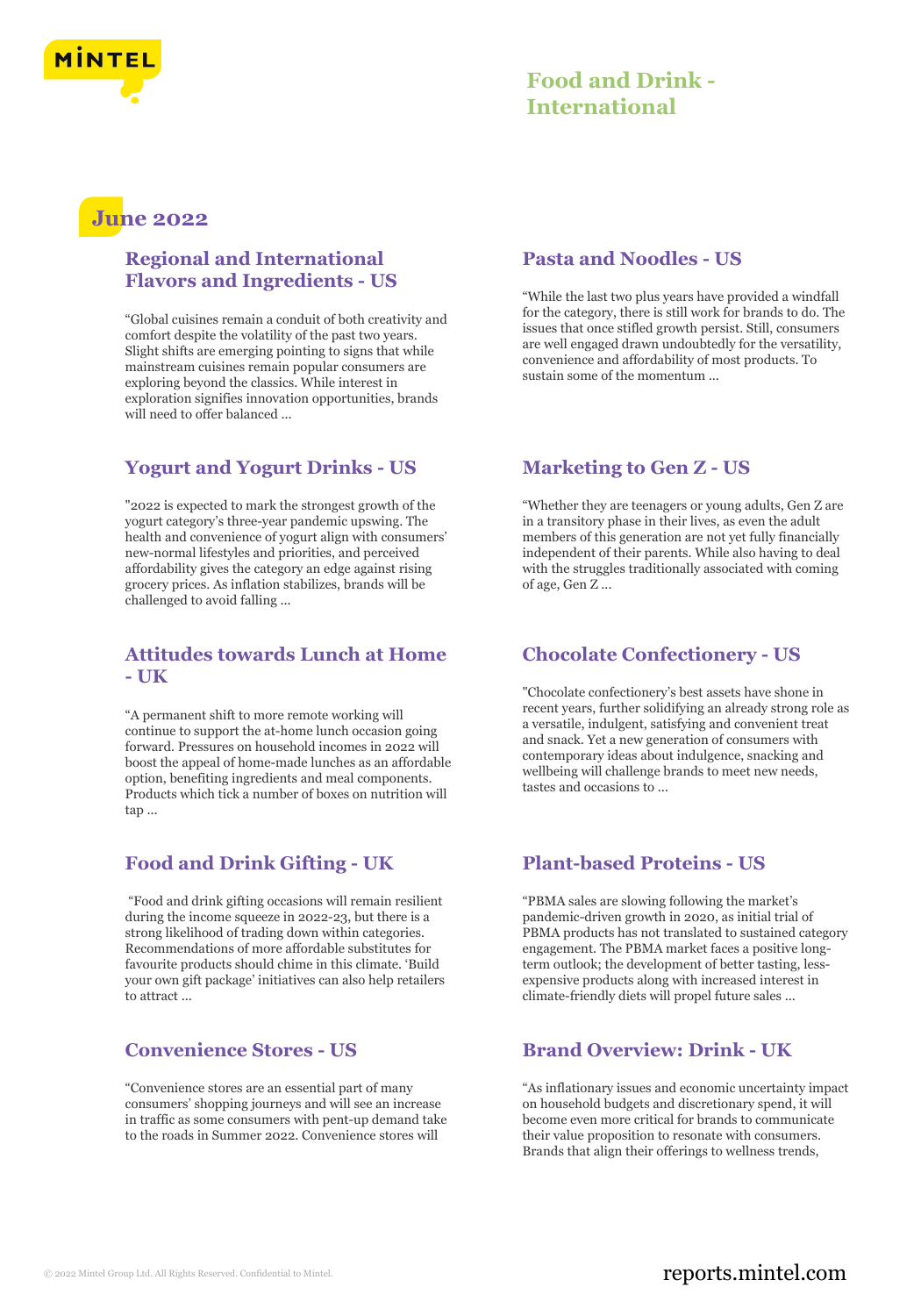

be a functional purchase for shoppers, but there is opportunity to infuse fun into the purchase ...

## **Restaurant Marketing Strategies - US**

"Word-of-mouth marketing remains the most vital source of restaurant discovery. Still, operators should continue to grow their brands in the digital space as it evolves. Diners want to hear more about establishments regarding topics of food quality, new menu items and loyalty rewards and programs. Operators should focus on relaying ...

## **Convenience Stores - UK**

"New technologies, ways of living and government legislation are opening up exciting opportunities for the convenience sector but retailers must adapt quickly to tap into them. A renewed focus on making the experience convenient as well as revamping food-to-go will be top of the agenda, but rising inflation, growing costs ...

## **May 2022**

## **Nut-based Spreads and Sweet Spreads - US**

"While tradition runs strong in the nut-based and sweet spreads market, there is opportunity for growth through expanded uses and occasions past the breakfast occasion and bread application. Leverage the neutral attitudes consumers have towards nut-based and sweet spreads health associations to inspire versatile occasions and applications that will increase ...

## **Foodservice Loyalty - US**

"Though establishing consumer loyalty requires competency in providing high-quality food and beverages, maintaining it is a challenge that most foodservice operators are tackling by launching loyalty and subscription programs. Points- or tier-based programs are becoming ubiquitous in the industry, but ongoing labor, inflation and supply chain challenges make it difficult ...

## **Breakfast Eating Habits - UK**

position their launches as more than just beverages and encourage consumers to ...

## **World Cuisines - UK**

"The world cuisine retail market will benefit from these products offering an affordable alternative to eating out as incomes are squeezed in 2022. Familiar dishes 'with a twist' can help lower barriers to trial for less established cuisines, whilst versatile products suitable for meatcontaining and meat-free meals can tap into ...

#### **Condiments - US**

"Consumers are at a crossroads: grappling to balance new routines, with rising prices and eagerness to simply explore and indulge a little. 2022 is a good time for condiment brands to lay the foundation to further extend their pandemic gains while addressing challenges to the future market. Younger adults, under ...

## **Restaurant Takeout and Delivery - US**

"Consumers are facing pandemic fatigue and are enthusiastically returning to dining out. Their interest in and usage of takeout/delivery offerings remains virtually unchanged but is set to grow even further. As technological and operational advancements strengthen off-premise offerings across the industry, operators will need to compete on delivering the ...

## **Private Label Food and Drink - US**

"While private label food and drink lost market share in 2020 and 2021 amid the disruption of the pandemic, it is likely to regain momentum in 2022 as spiking inflation makes the savings of store brands more compelling. The full potential of private label, however, revolves around more than just ...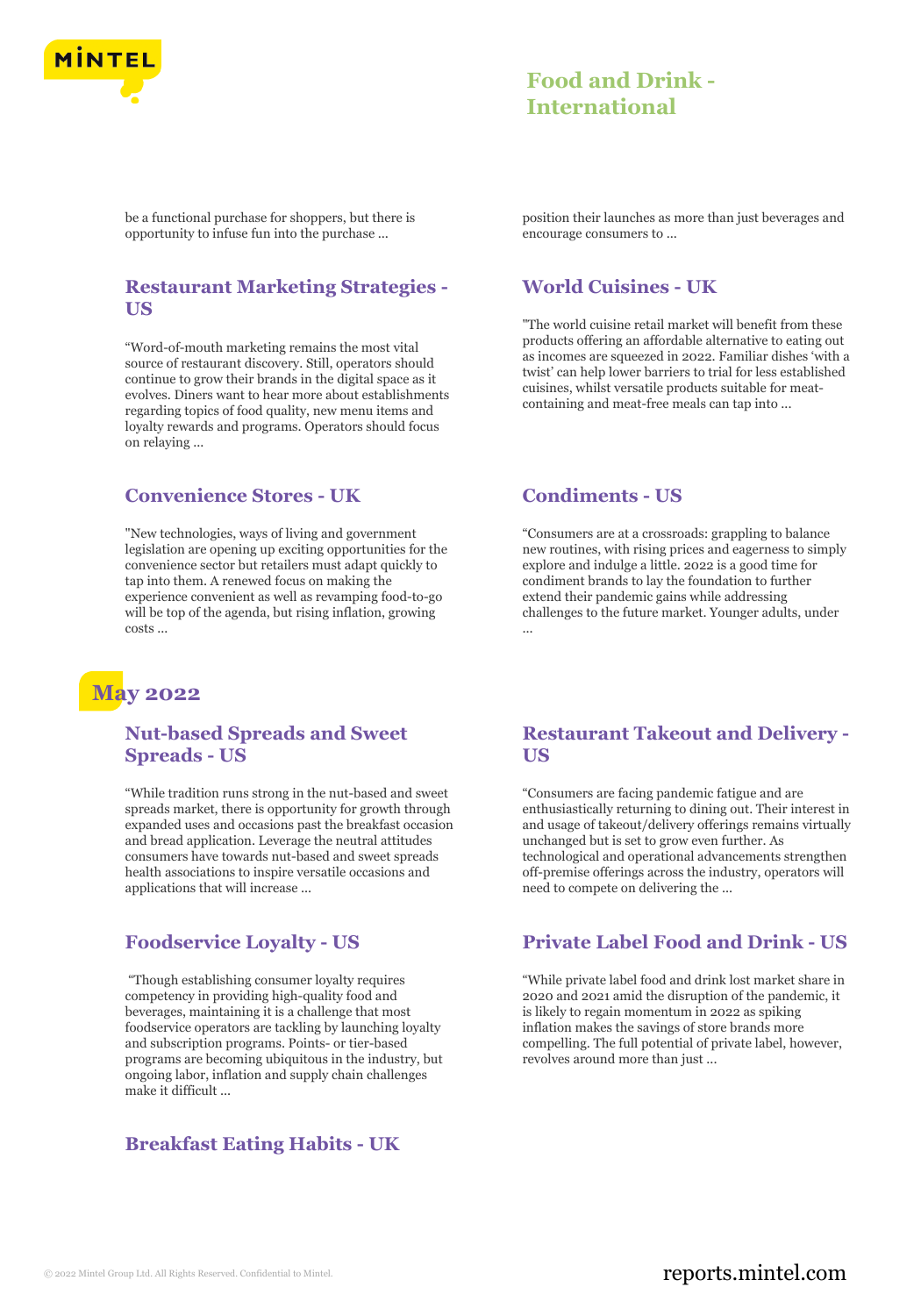

"The return to workplaces and places of study has offered long-awaited support for out of home venues. Some 51% of adults reported eating breakfast out of home in early 2022, this figure set to rise further as people are asked to go back to workplaces more regularly.

The enduring shift ...

## **April 2022**

## **Ice Cream and Frozen Novelties - US**

"Sales of ice cream and frozen novelties remain elevated far beyond the pre-pandemic baseline, though have entered a period of stabilization as consumers eagerly return to out-of-home experiences and manage soaring grocery spend. Exciting flavor profiles, snackable formats, premium concepts and experiential tactics can keep consumers engaged, justify higher prices ...

## **Attitudes towards Healthy Eating - UK**

"Propelled by the pandemic-driven rise in both eco- and health- consciousness, the prevailing 'holistic health' ethos is increasingly extending to that of the planet, and a very powerful proposition will be created through bringing together benefits around both. The popular concepts of 'food as medicine' and 'mood foods' continue to ...

## **Grocery Retailing - US**

"After two years, COVID-19 continues to have an impact on the grocery sector. The combined pressures of supply shortages and inflation drive up prices, prompting consumers to prioritize value. Pandemic behaviors give way to new norms, as omnichannel shopping becomes commonplace. Additionally, the strides made in technology enable grocers to ...

# **March 2022**

## **Made to Order Smoothies - US**

"Functionality has been one of the most important trends within the beverage industry, and its importance has only been enhanced by the pandemic. Foodservice

## **Brand Overview: Food - UK**

"The nation's sweet tooth creates opportunities of growth for brands that consumers see as delicious and indulgent. However, attempts from the UK government to promote healthier nutritional habits make it more challenging for brands to tempt consumers with HFSS treats. As the rising cost of living puts the notion of ...

#### **Baby Food and Drink - UK**

"Pressure on household incomes in 2022 will erode sales of baby food, drink and milk by boosting scratch cooking and further reducing birth rates. Parent/toddler cooking kits and frozen baby/toddler food products warrant attention, given strong consumer interest and limited availability. The former's appeal as a fun and ...

## **Carbonated Soft Drinks - US**

"While a less than healthy reputation has yet to dramatically impact participation in the category, the bevy of healthy competitors in the wider non-alcoholic beverage market will always remain a threat to loss of occasions for CSDs. Renewed focus, reformulations and flavor innovation have guided brands through a competitive and ...

## **Online Grocery Retailing - UK**

"The online grocery market defied expectations in 2021 by putting on further growth following the monumental uptick in demand caused by the pandemic in 2020.

## © 2022 Mintel Group Ltd. All Rights Reserved. Confidential to Mintel.  $\blacksquare$  reports.mintel.com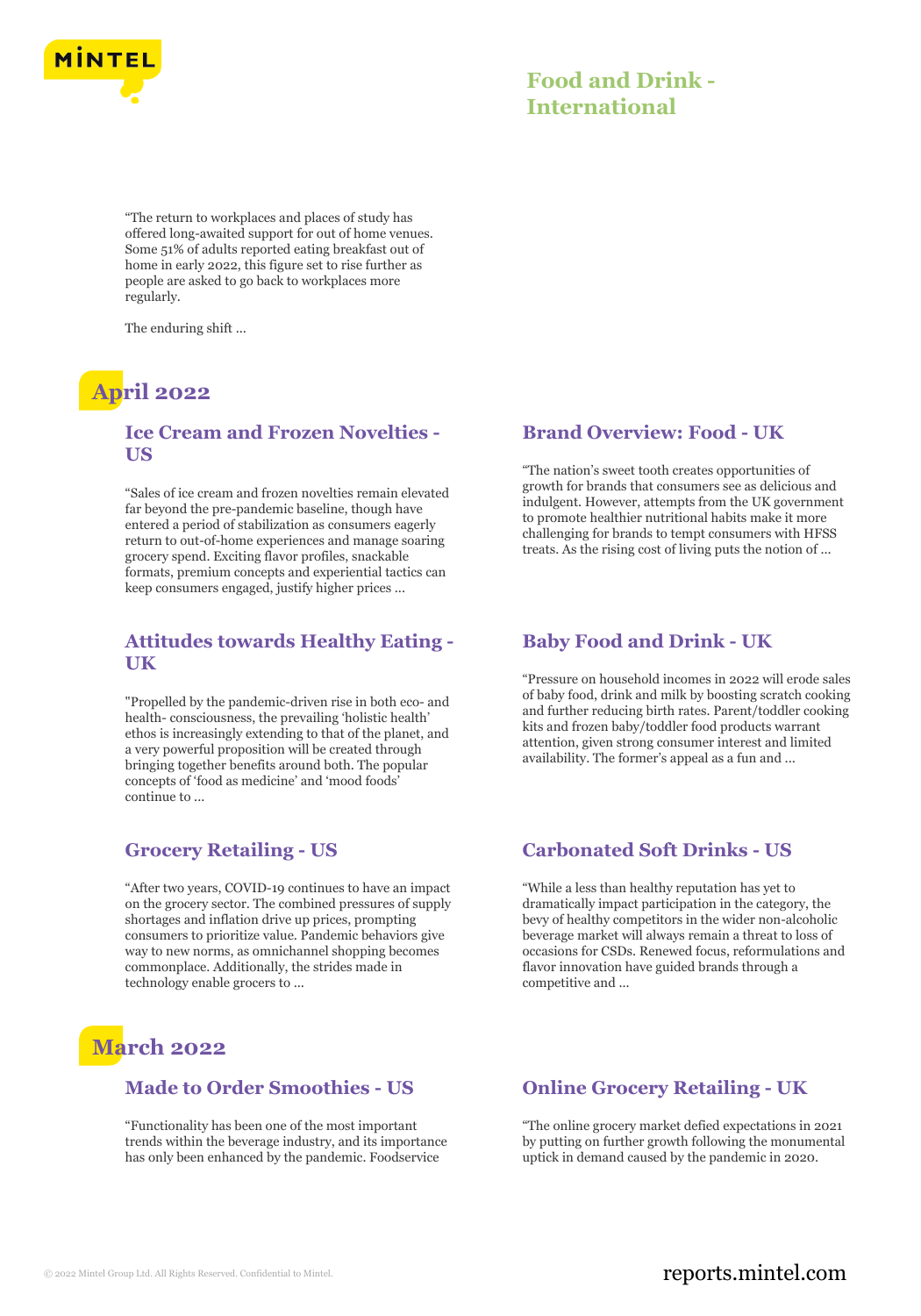

occasions will be up for grabs as consumers re-engage with a blend of pre-pandemic and "post"-pandemic habits, especially as consumers ramp up on out-of-home and ...

## **Attitudes towards HFSS Food & Drink - UK**

"Restrictions on the promotion of HFSS food and drink are due to kick in from October 2022 and will hit the visibility of products under the categories covered. Categories where a very high proportion of products are HFSS, such as chocolate, crisps and cakes, will be hardest hit, especially because ...

## **Quick Service Restaurants - US**

"QSR offerings and services, both on and off-premise, are rapidly evolving as automation and technological investments become ubiquitous in the industry. These are necessary investments that lend QSRs the opportunity to deliver a highly efficient and personalized experience to their customers, whose needs for value and convenience are now elevated ...

## **Nutrition Drinks - US**

"The time is ripe for nutrition brands to shine. Two years into a pandemic, consumers are primed for solutions that will set them on the path to health. Leading into the pandemic, general functionality sufficed as a calling card. Moving forward, consumers will be discerning of brands and ingredients, and ...

## **Fish and Shellfish - US**

"The intimidation factor is a strong deterrent that is hampering more diverse participation in the fish and shellfish category and, despite some cooking burnout, it's time to address the issue. Rising food prices coupled with unprecedented labor issues are forcing foodservice operators to scramble to recover from the fallout of ...

# **February 2022**

## **Fruit Juice, Juice Drinks and Smoothies - UK**

Rebalancing between stores and online will come in 2022, but it is clear the legacy boost to the online channel will be larger than first ...

## **Yellow Fats and Oils - UK**

"As with many other markets, yellow fats and edible oils sales saw a sharp uptick during the COVID-19/ coronavirus outbreak. While the lifting of restrictions should see less demand for at home meals, the income squeeze will offset this. Price rises in 2022 will provide an opportunity for own-label and ...

## **Healthy Dining Trends - US**

"While healthy eating and restaurant dining both took a backseat throughout much of the pandemic, consumers are now primed and ready to reengage on both fronts. Looking at the concept of health through a wider lens and considering diners' physical and mental wellbeing alongside the wellbeing of society and the ...

## **Snacking Motivations and Attitudes - US**

"Most Americans snack multiple times a day, and snacking frequency is likely to continue to tick up, driven by young consumers who view snacking as playing a more central role in their dietary lives. There is ample opportunity for healthier, more nutrient-dense snacks and for non-snack foods to be recast ...

**Feeding the Family - US**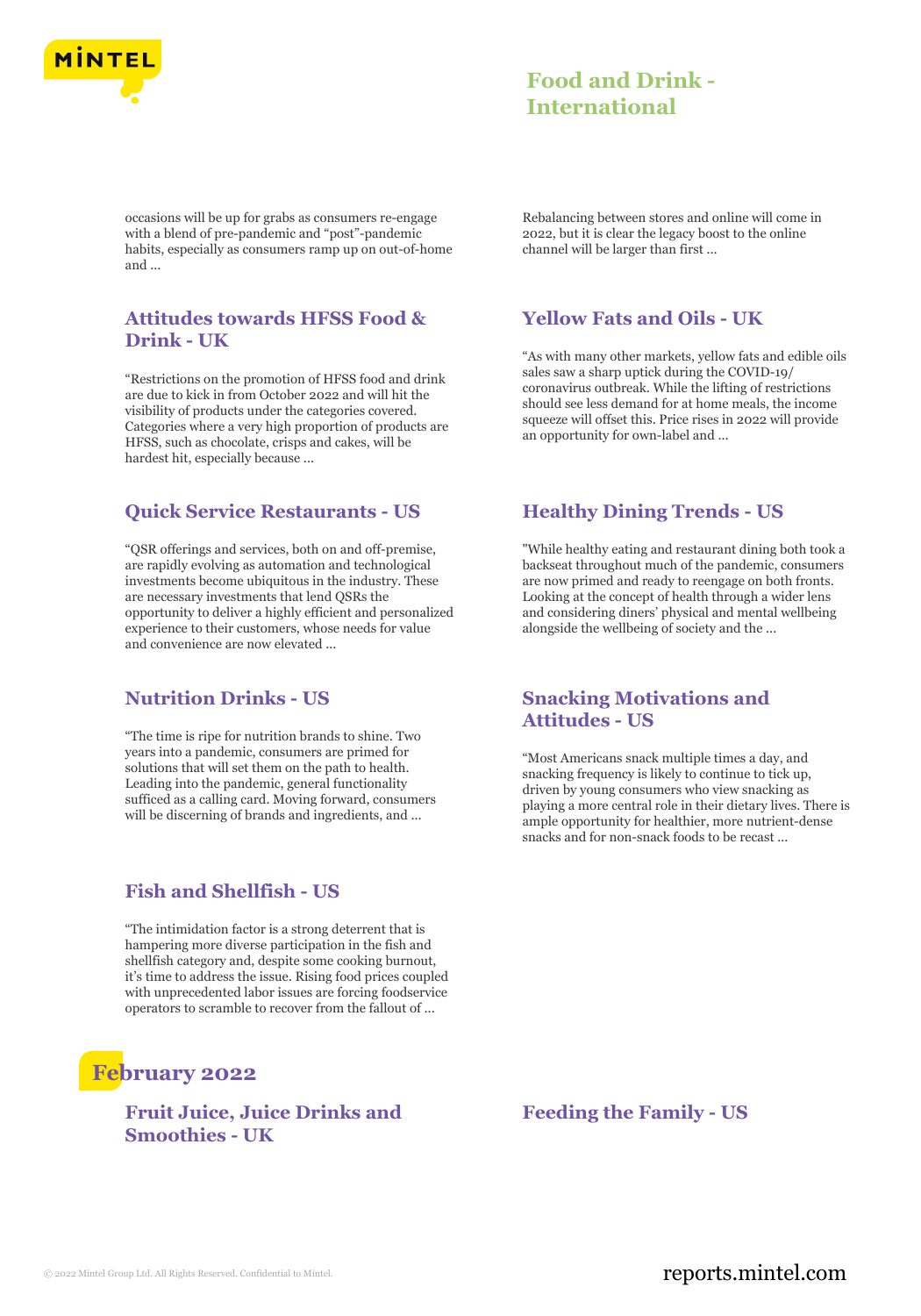

"With the 'food as medicine' concept gaining traction during the pandemic, functional benefits will be key to keeping fruit juice and smoothies on the menu during the income squeeze in 2022. Positioning these as supplement alternatives can boost usage frequency, while there is untapped potential for brands in this market ...

## **Convenience Store Foodservice - US**

"C-store foodservice is in a unique position, as it must first consider how gas prices will affect foot traffic. Loyalty programs are an important tool in connecting in-store purchases to paying less at the pump. Supporting other trends in-store, like BFY options, trending flavors, delivery and even sustainability helps connect ...

## **Dips and Savory Spreads - US**

"The time is ripe for brands to inspire and extend use occasions and frequency. Snacking and social occasions should continue to be nurtured yet updated to meet changing mealtime dynamics. The distinction between meals and snacks is eroding creating opportunities for healthy, nutrient-dense snacks that can take the place of ...

## **Cooking Sauces and Pasta Sauces - UK**

"As COVID restrictions lift and consumers return to workplaces and out-of-home leisure, at-home meals will be hit, including cooking and pasta sauces. The income squeeze in 2022 will limit this effect. The long-term shift to more working from home opens up everyday lunch as a new opportunity for the market ...

## **Still and Sparkling Waters - US**

"Packaged water is a growing market within the wider beverage industry stemming from a large base of dedicated bottled water users and increased sales of premium, flavorful, and functional waters. Water's inherit healthfulness makes it an ideal platform for functional innovation; unique functional claims not only allow water brands to ...

## **Snack, Nutrition and Performance Bars - US**

"Feeding the family is largely about meeting the needs of parents. Effective brands will need to concentrate more on being healthy and convenient solutions for timestrapped parents and less on being indulgent treats for kids."

## **In-Store Bakery - US**

"The in-store bakery pulled itself up from the loss faced during early pandemic months to post a record year of sales growth in 2021. In the context of prolonged elevated reliance on retailers and at-home food, a spotlight is shining on all grocery categories that can help consumers break the ...

## **Lunchtime Foods in Retail - UK**

"The easing of COVID-19 restrictions from summer 2021 has enabled lunchtime foods in retail to begin to recover from the significant blow that the pandemic dealt on them. Whilst the income squeeze in 2022 will push some to scrutinise these purchases more closely, longer-term opportunities lie in the at-home lunch ...

#### **Crisps, Savoury Snacks and Nuts - UK**

"While there is much openness to healthier products among users of crisps, savoury snacks and nuts, taste takes priority over healthiness for most. While curbs on volume promotions under incoming regulations will have a limited impact on the market, the loss of in-store visibility for HFSS food and drink ...

## **Full-service Restaurants - US**

"Nimble and innovative full-service restaurant operators are strengthening their off-premise operations to serve expanded consumer needs for value, safety and convenience. Consumers' enthusiasm for dining out is driving much of the segment's recovery and lends operators the opportunity to differentiate on experience. As the segment continues to battle inflation, supply ...

## **Potato and Tortilla Chips - US**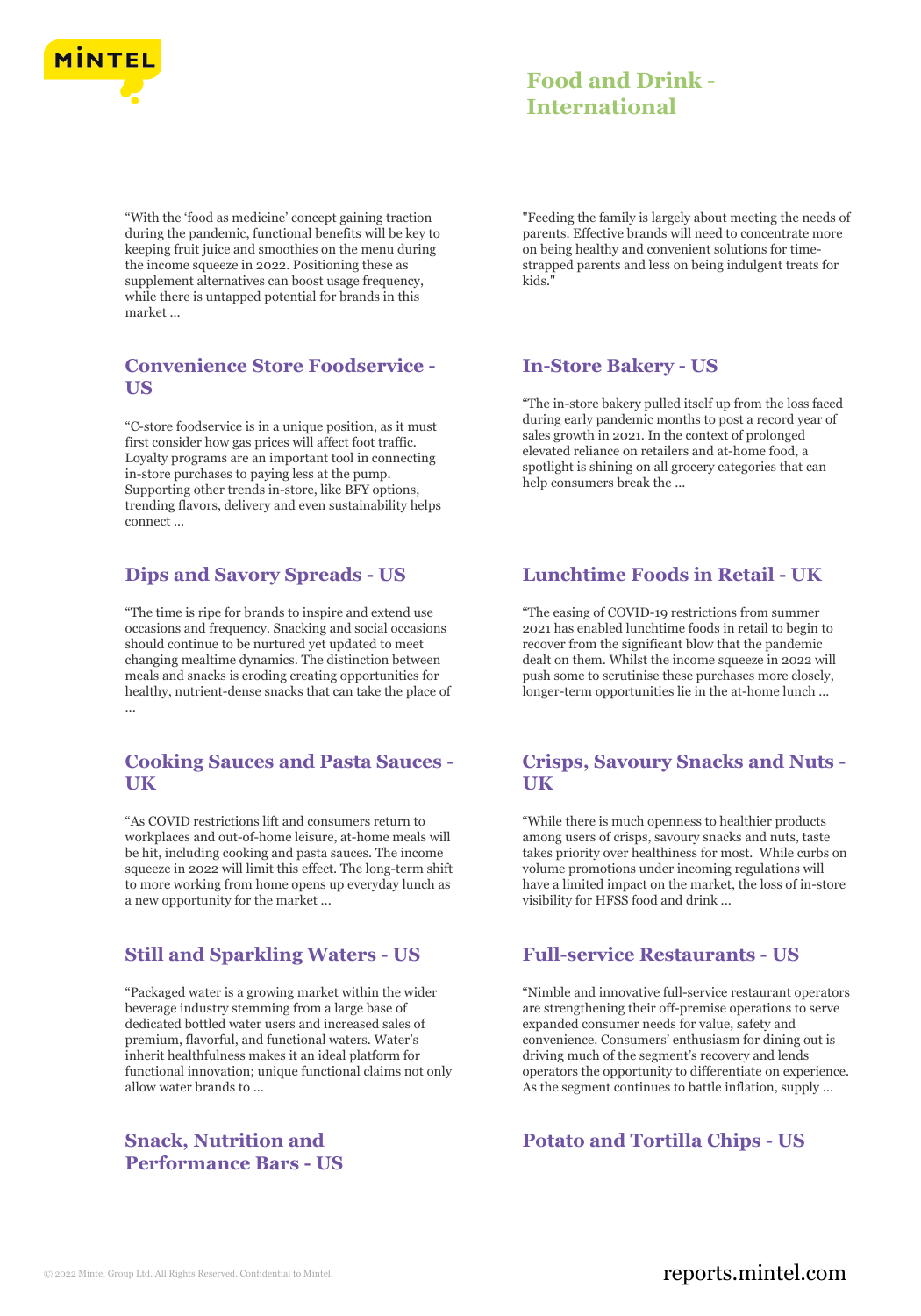

"Following loss brought on by steep pandemic-driven decline in away-from-home and on-the-go eating, with the help of evolved strategies for boosting at-home usage, the bars category has begun an uphill climb. Total recovery and future success are reliant on the ability for bar brands to meet next-normal needs, not just ...

## **Attitudes towards Premium Alcoholic Drinks - UK**

"Although losing on-trade sales, premium alcoholic drinks' retail sales benefited from the overall growth in retail alcohol drinks sales in 2020, sustained in 2021, amid the COVID-19 restrictions. The segment also gained users from shoppers trading up. However, sales are now under threat amid the income squeeze. Encouraging recommendations and ...

## **January 2022**

## **Foodservice in Retail - US**

"Foodservice in retail suffered in the early stages of the pandemic, but the forces that made foodservice a priority for grocery retailers before the pandemic are as strong as ever. Retailers compete against an everwidening array of convenient meal options and must meet shoppers' elevated expectations for variety, quality and ...

## **Family Dining Trends - US**

"Amidst a struggling industry, foodservice operators can lean on families in the return to growth. Beyond procurement enhancements, restaurant operators must place greater emphasis on developing menu variety – giving kids more than the status quo meal. To win family dining business, restaurant operators must focus on speed and convenience ...

# **Upcoming Reports**

**Alcohol Alternatives - US - 2022 Bread - UK - 2022 Carbonated Soft Drinks - UK - 2022**

**Cooking Sauces and Pasta Sauces - UK - 2022**

"Consumption of potato and tortilla chips is nearly universal, and the category saw an 8% increase in 2020. The next year will see sales correct and, by 2023, resume their pre-pandemic pace of slow but steady growth, fueled by interest in on-the-go snacking options and chips that can offer flavors ...

## **Salty Snacks - US**

"Snacking has remained strong in 2021. In pursuit of craveable, hunger-satiating treats, some turn to familiar tastes, while others, especially younger consumers, embrace innovation and spicy, international flavors. Interest in BFY options as well as more environmentally friendly products is driving innovation among fastgrowing alternative salty snacks. While the pandemic ...

## **Fish and Shellfish - UK**

"Increased cooking from scratch and at-home meal occasions during COVID-19 gave the fish/shellfish market a considerable boost in 2020. That fish/shellfish is seen in a more favourable light in terms of health compared to meat should also help the market tap into heightened interest in health. Whilst an ...

## **Beer - UK**

"After a tough couple of years owing to the COVID-19 pandemic, beer brands can look to the future and tap into the sense of adventure felt amongst beer drinkers: 59% say they enjoy experimenting with new types of beer. This indicates a pressing need for brands to continue to innovate ...

**Consumer Approach to Healthy Eating - US - 2022**

**Foodservice in Retail - US - 2022**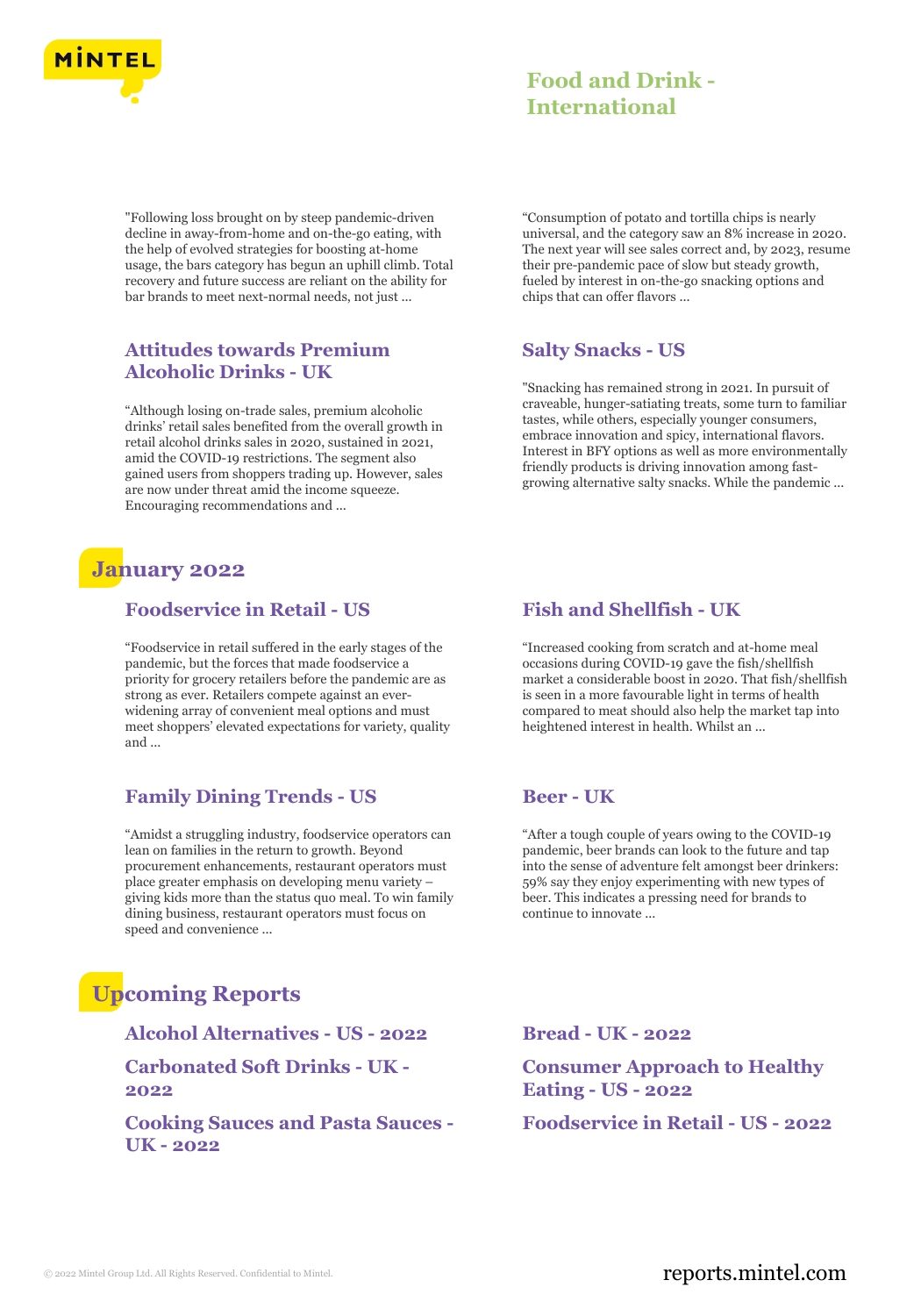

**RTD Alcoholic Beverages - US - 2022**

**Food and Drink Nutrition Claims - US - 2022**

**Functional Drinks - US - 2022 Baby Food and Drink - US - 2022**

**Cooking in America - US - 2022 Marketing to Moms - US - 2022**

**Natural and Organic Food Shopper - US - 2022**

**Sugars and Alternative Sweeteners - US - 2022**

**Approach to Breakfast - US - 2022 Cheese - UK - 2022**

**Food and Non-food Discounters - UK - 2022**

**Processed Poultry and Red Meat Main Meal Components - UK - 2022**

**Coffee and RTD Coffee - US - 2022 Dark Spirits and Liqueurs - UK -**

**Frozen Snacks - US - 2022 On-premise Restaurant**

**Pet Food - UK - 2022 Pet Food - US - 2022**

**Tea and Other Hot Drinks - UK - 2022**

**The Gen Z Food Consumer - US - 2022**

**Sustainability in Food - UK - 2022**

**Sweet Biscuits - UK - 2022 The Future of Foodservice: 2023 - US - 2022**

**White Spirits - US - 2022 Supermarkets - UK - 2022**

**Beer - US - 2022 Dark Spirits - US - 2022**

**Foodservice Alcohol Trends - US - 2022**

**Pizza - US - 2022**

**Pizza Restaurants - US - 2022 Restaurant Breakfast and Brunch Trends - US - 2022**

**Wine - US - 2022**

**Cheese - US - 2022 Chocolate Confectionery - UK - 2022**

> **Gum, Mints and Breath Fresheners - US - 2022**

**Vitamins, Minerals and Supplements - US - 2022**

**Breakfast Cereals - UK - 2022 Burger and Chicken Restaurants - UK - 2022**

**2022**

**Technology - US - 2022**

**Tea and RTD Tea - US - 2022**

**Vitamins and Supplements - UK - 2022**